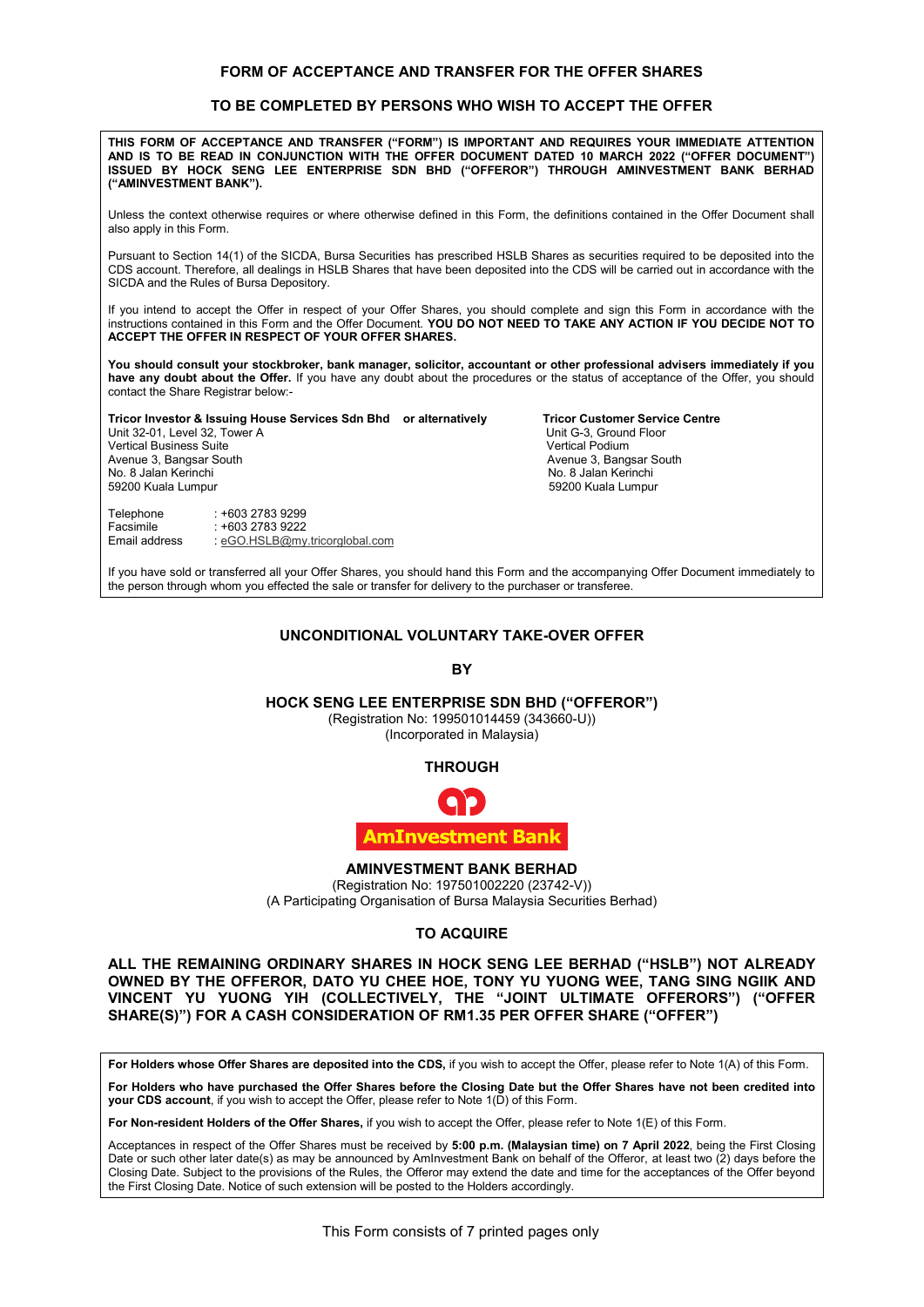## **NOTES REGARDING THE COMPLETION AND LODGEMENT OF THIS FORM**

If you are an individual, you must, except as mentioned below, personally sign this Form. If you are a corporation, you must execute this Form under your common seal, the common seal being affixed and witnessed in accordance with your constitution or other regulations and signed on your behalf by an authorised officer or attorney.

Please refer to the following procedures to facilitate your completion of the Form:-

#### **1. (A) For Holders of the Offer Shares whose Offer Shares have been credited into their CDS account**

To accept the Offer, you are required to:

- (i) complete and sign this Form;
- (ii) complete and sign the Bursa Depository Transfer of Securities Request Form (FTF010) ("**Bursa Depository Transfer Form**"), which can be obtained from your Authorised Depository Agent ("**ADA**")/Authorised Direct Member ("**ADM**") or can be downloaded at Bursa Securities' website at *https://www.bursamalaysia.com/sites/5bb54be15f36ca0af339077a/assets/5bb57d465f36ca 0c3028dc96/Transfer\_of\_Securities\_Request-1.pdf*, in accordance with the instructions printed on the reverse side of the Bursa Depository Transfer Form;
- (iii) complete in full the following particulars as contained in the Bursa Depository Transfer Form:
	- (a) particulars of the securities;
	- (b) particulars of the depositor;
	- (c) particulars of the witness;
	- (d) particulars of the transferee as appearing below; and
	- (e) category and approved reason for transfer as appearing below.

In respect of (d) and (e) above, you are requested to complete the particulars on the transferee as follows:

| CDS account no.     | : 086001073480410                                                                                    |
|---------------------|------------------------------------------------------------------------------------------------------|
| Name of transferee  | : Hock Seng Lee Enterprise Sendirian Berhad                                                          |
|                     | Category of transfer $\therefore$ To cross $(X)$ on category B only (change in beneficial ownership) |
| Reason for transfer | $\therefore$ To cross (X) on category B1 only (take-over offer)                                      |

(iv) proceed to lodge the completed and signed Bursa Depository Transfer Form with your ADA/ADM for the transfer of the Offer Shares deposited in the CDS on any Market Day prior to the Closing Date.

The transfer request shall be submitted by 3:30 p.m. (Malaysian time) to effect the transfer on the same Market Day provided that the request for the transfer is in compliance with the directions and Rules of Bursa Depository; and

- (v) enclose the following:-
	- (a) the depositor's copy of your Bursa Depository Transfer Form (with the details of the reference number to be issued by Bursa Depository for the transfer, as evidence that the transfer has been effected) duly verified and acknowledged by your ADA/ADM; and
	- (b) together with this completed and signed Form,

and despatch by by post (either by ordinary mail or courier) or deliver by hand or via email or via its website at https://tiih.online, at your own risk, or to the Share Registrar at the following address or e-mail address *(as the case may be)*, so as to arrive **not later than 5:00 p.m. (Malaysian time) on 7 April 2022** being the First Closing Date, or such later dates as may be announced by AmInvestment Bank on behalf of the Offeror, at least two (2) days before the Closing Date. The details of the Share Registrar, whose business hours are from 8:30 a.m. to 5:30 p.m. (Malaysian time), on Mondays to Fridays (excluding public holidays), are as follows:-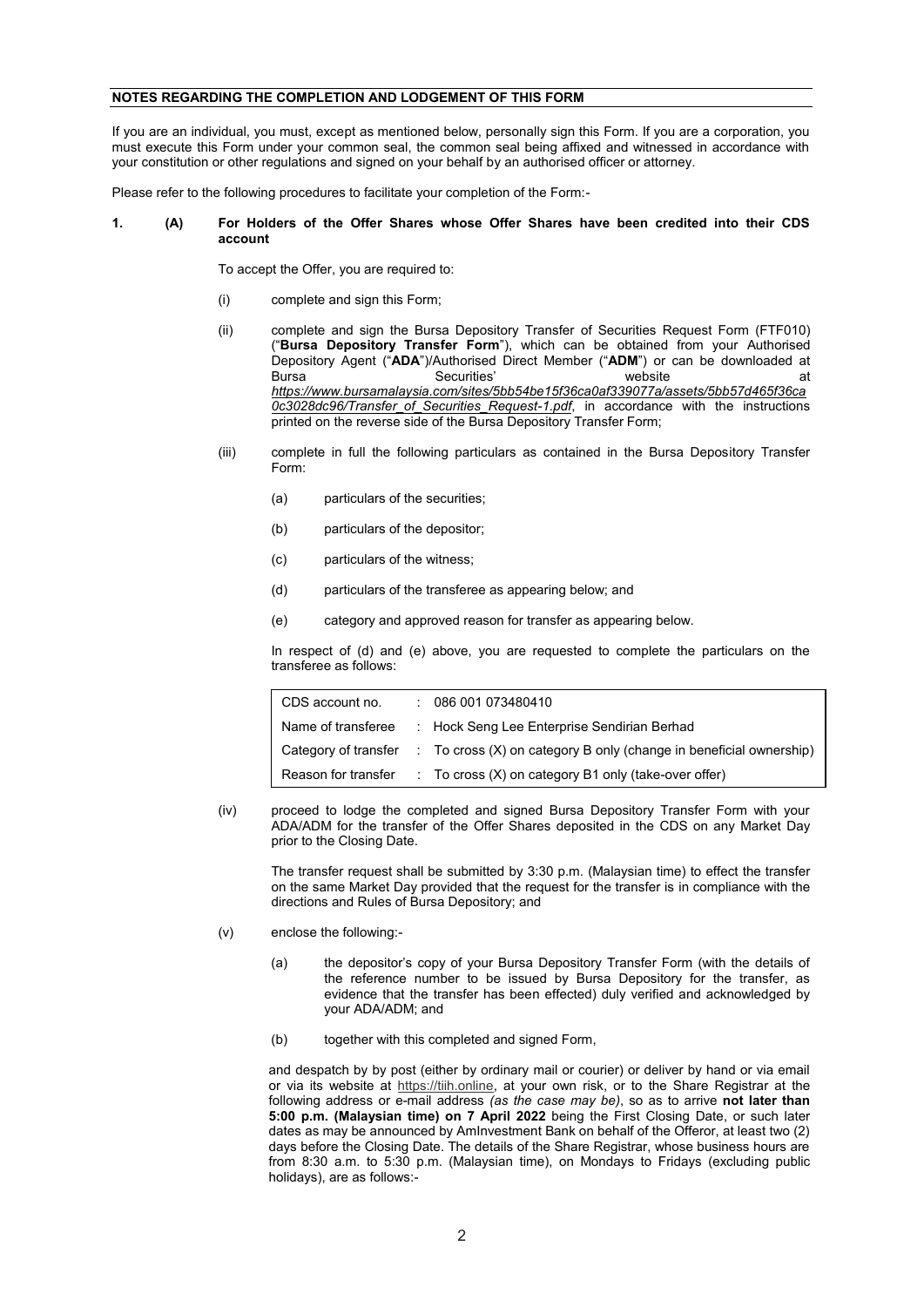### **NOTES REGARDING THE COMPLETION AND LODGEMENT OF THIS FORM (CONT'D)**

#### **Tricor Investor & Issuing House Services Sdn Bhd (Registration No: 197101000970 (11324-H))**

Unit 32-01, Level 32 Tower A, Vertical Business Suite Avenue 3, Bangsar South No. 8, Jalan Kerinchi 59200 Kuala Lumpur, Malaysia.

or alternatively at

#### **Tricor Customer Service Centre**

Unit G-3, Ground Floor Vertical Podium Avenue 3, Bangsar South No. 8 Jalan Kerinchi 59200 Kuala Lumpur, Malaysia

**Telephone no.** : 603-2783 9299<br>**Facsimile no.** : 603-2783 9222 **Facsimile no. :** 603-2783 9222 **Email address :** eGO.HSLB@my.tricorglobal.com

The Share Registrar will not issue any acknowledgement of receipt of the Form and the accompanying documents in respect of the Offer. Proof of time of postage shall not constitute proof of time of receipt by the Share Registrar.

A return envelope is hereby enclosed for your convenience.

#### (vi) Submission of Form via TIIH Online

You can send this Form electronically to the Share Registrar's website **TIIH Online** at https://tiih.online in which case you are not required to submit this physical form. Instructions on how to submit this Form electronically are stated in **Section 1.1(iv) of Appendix II** of the Offer Document.

#### **(B) If the Holder of the Offer Shares is away from his/her registered address and this Form is received by agent of the Holder of the Offer Shares**

The agent of the Holder of the Offer Shares should send this Form by the quickest means (e.g. courier or express post) to the Holder of the Offer Shares for execution or, if he/she has executed a Power of Attorney, have this Form signed by the attorney and accompanied by a statement reading "signed under Power of Attorney which is still in force, no notice of revocation having been received". In the latter case, a copy of the Power of Attorney which should be valid in accordance with the laws of the jurisdiction in which it was created and is exercised and recognised as valid in Malaysia, should be enclosed with this Form for noting and lodged with the Share Registrar by post or by hand or via email at your own risk, at the address or email address *(as the case may be)* as set out in Note 1(A)(v) above.

The Holder for the Offer Shares should then proceed to perform the procedures as set out in Note 1(A) above. No other signature is acceptable.

In the event that this Form, the Offer Document or other documents related to the Offer are sent or transmitted to a Holder of the Offer Shares in any other jurisdiction other than Malaysia, reference should be made to **Section 3 of Appendix II** of the Offer Document which shall apply equally to the Holder of the Offer Shares.

#### **(C) If the Holder of the Offer Shares is deceased**

In order to accept the Offer, the duly completed Form of Notification of Death of Depositor ("**Form of Notification**") as prescribed by the Rules of Bursa Depository must be submitted to Bursa Depository and the transfer of the Offer Shares from the CDS account of the deceased to the CDS account of the executor or administrator of the deceased's estate must be effected by Bursa **Depository** 

This Form must be signed by the executor or administrator of the deceased's estate, named in the Form of Notification to whom the Offer Shares have been effectively transferred by Bursa Depository and who is registered as the Holder of the Offer Shares and the procedures set out in Note 1(A) above shall be applicable.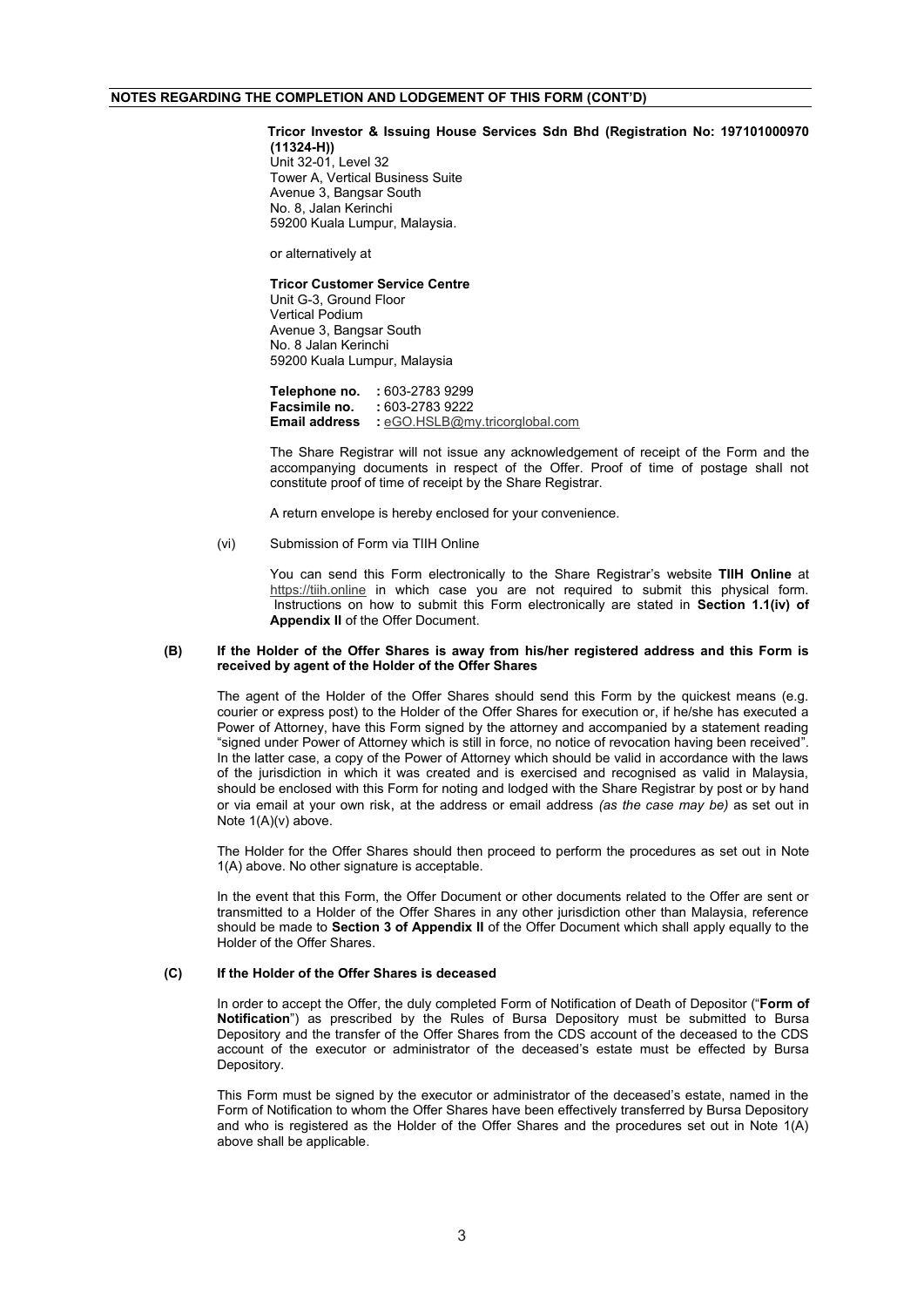#### **(D) For Holders of the Offer Shares whose Offer Shares purchased have yet to be credited into their CDS account as at the Closing Date**

If you have purchased the Offer Shares before the Closing Date but the Offer Shares have yet to be credited into your CDS account, you should forward this completed Form together with the relevant contract note for the Offer Shares as evidence of your beneficial ownership of the Offer Shares to the Share Registrar at the address or email address set out in Note 1(A)(v) above, so as to arrive no later than 5:00 p.m. (Malaysian time) on the Closing Date.

You must then perform the procedures as set out in Note 1(A)(ii) and (iii) above.

Once the Offer Shares have been credited into your CDS account, you must perform the procedures as set out in Note 1(A)(iv) above and then forward the depositor's copy of your Bursa Depository Transfer Form, duly verified and acknowledged by your ADA/ADM to the Share Registrar by post or by hand or via email at your own risk, at the address or email address *(as the case may be)* as set out in Note 1(A)(v) above so as to arrive within seven (7) days from the Closing Date.

#### **(E) For Non-Resident Holders of the Offer Shares**

To accept the Offer, the procedures set out below and in Note 1(A) above are applicable to you. You should also refer to **Section 3 of Appendix II** of the Offer Document.

If you wish to accept the Offer, you are solely responsible to satisfy yourself as to the full observance of the laws of the relevant jurisdiction where you reside and in Malaysia in connection with the Offer, including without limitation the following:

- (i) receipt of cash payments in Ringgit Malaysia by you;
- (ii) repatriation of any monies by you out of Malaysia;
- (iii) obtaining of any governmental, exchange control or other consents which may be required;
- (iv) compliance with the necessary formalities, including legal and regulatory requirements to be observed; and
- (v) payment of any costs relating to the transfer or other taxes or duties due in such jurisdiction.

You will be solely responsible for the payment of any transfer fees or taxes or other requisite payments due in such jurisdiction. AmInvestment Bank, the Share Registrar and the Offeror, the Joint Ultimate Offerors and the PACs shall be fully indemnified and held harmless by you for any transfer fees or taxes or other requisite payments which you may be required to pay.

You should consult your professional advisers in your relevant jurisdiction on compliance with legal and other applicable requirements. Acceptance of the Offer by you shall be deemed to constitute a representation and warranty to the Offeror, the Joint Ultimate Offerors, the PACs, the Share Registrar and AmInvestment Bank that:-

- (a) you are in full observance of the laws of your relevant jurisdiction and Malaysia;
- (b) you have not received copies or originals of this Offer Document, the Form or any other documentation related to the Offer in, into or from a Restricted Jurisdiction;
- (c) you have not, in connection with the Offer or the execution or delivery of the Forms for the Offer Shares, utilised, directly or indirectly, the mails or any means or instrumentality (including, without limitation, electronic mail, facsimile transmission, telephone, internet or other forms of electronic communication) of interstate or foreign commerce of, or any facilities of a national securities exchange of, any Restricted Jurisdiction;
- (d) you are not accepting the Offer from a Restricted Jurisdiction and in accepting the Offer, you are in full compliance with all necessary formalities and legal requirements of the relevant jurisdiction; and
- (e) you would not cause the Offeror, the Joint Ultimate Offerors, the PACs, the Share Registrar and AmInvestment Bank to be in breach of the laws of the relevant jurisdiction.

If you receive a copy of the Offer Document and this Form in any jurisdiction other than Malaysia, you may not:-

(i) treat the same as constituting an invitation or offer to sell your securities or participate in the Offer;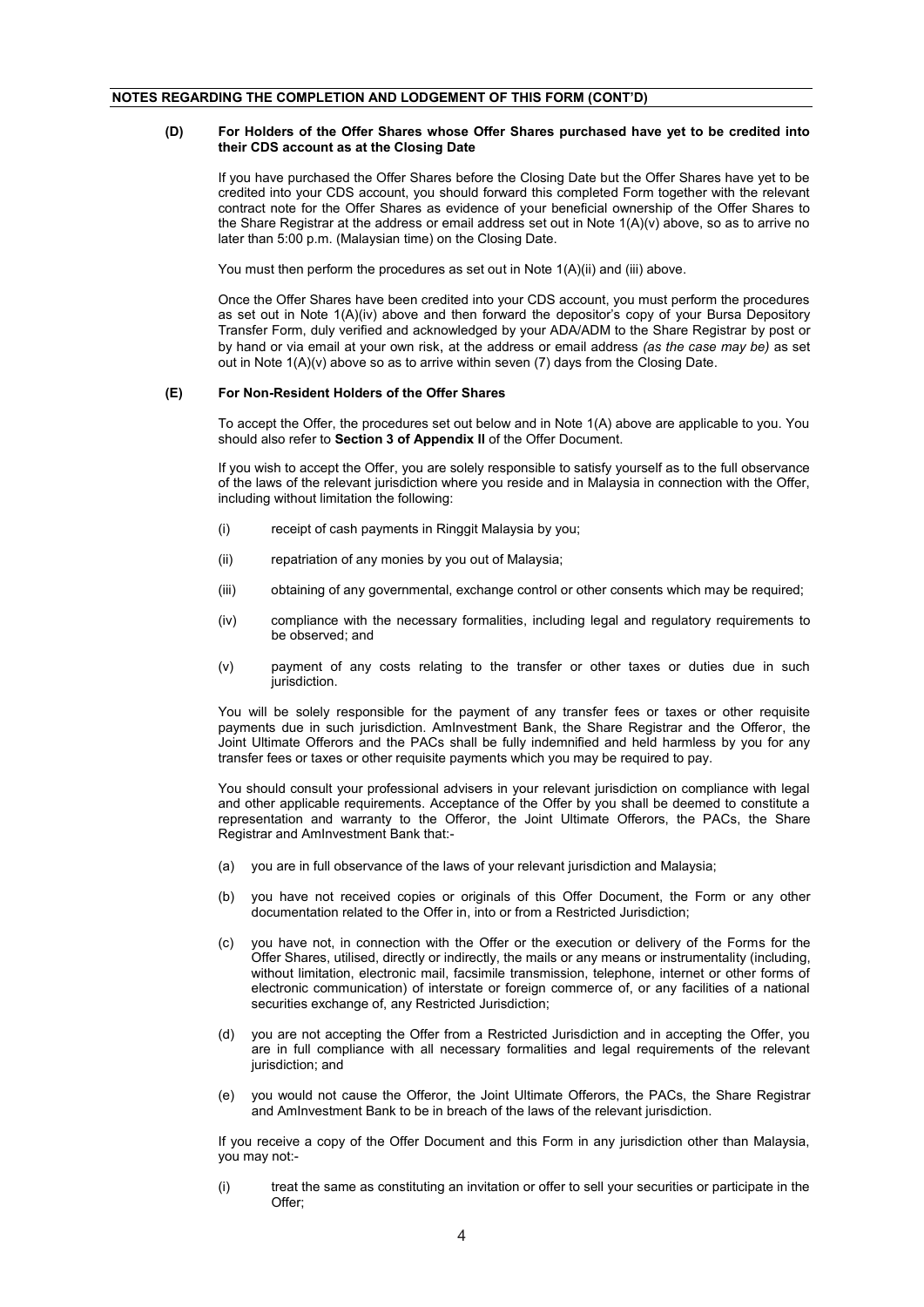## **NOTES REGARDING THE COMPLETION AND LODGEMENT OF THIS FORM (CONT'D)**

- (ii) use this Form unlawfully by contravening any relevant registration or other legal requirements; or
- (iii) use this Form, if in the relevant jurisdiction, such an invitation or offer cannot lawfully be made to you.

In such circumstances, the Offer Document and this Form are sent for **information only** and any use or acceptance thereof may be invalid and disregarded.

- 2. This Form must be completed in English or Bahasa Malaysia and submitted to the Share Registrar by post or by hand or via email or via its website at https://tiih.online, at your own risk,at the address or email address *(as the case may be)* as set out in Note 1(A)(v) above in its entirety.
- 3. Please type or write clearly in ink using **BLOCK LETTERS**. Forms defaced by erasures or any kind of correcting fluid may be rejected at the absolute discretion of the Offeror. Amendments must be clearly legible and should be countersigned by you.
- 4. Additional copies of this Form may be obtained from the office of the Share Registrar at the address set out in Note 1(A)(v) above from the Posting Date up to the Closing Date. You may also download this Form from Bursa Securities at www.bursamalaysia.com.
- 5. Further instructions are contained in **Appendix II** of the Offer Document.
- 6. If you fail to comply with any of the terms or conditions pertaining to the acceptance of the Offer as set out in this Form and the Offer Document, the Offeror may, at its discretion, elect to consider whether or not you have accepted the Offer. The decision of the Offeror is final and binding.

**Settlement of the cash consideration under the Offer cannot be made until all relevant documents have been properly completed, signed and lodged with the Share Registrar, namely Tricor Investor & Issuing House Services Sdn Bhd (Registration No: 197101000970 (11324-H)), by the stipulated time and date.**

**All documents sent to the Share Registrar by post or by hand or via email or via its website at https://tiih.online will be at your own risk.**

**The last time and date for the lodgement of this completed Form (together with the depositor's copy of the Bursa Depository Transfer Form duly verified and acknowledged by your ADA/ADM and where applicable, other document(s) of title or the relevant contract notes for the Offer Shares) is at 5:00 p.m. (Malaysian time) on the Closing Date, subject to Note 1(D) above, if your Offer Shares have yet to be credited into your CDS account.** 

**(The rest of this page has been intentionally left blank)**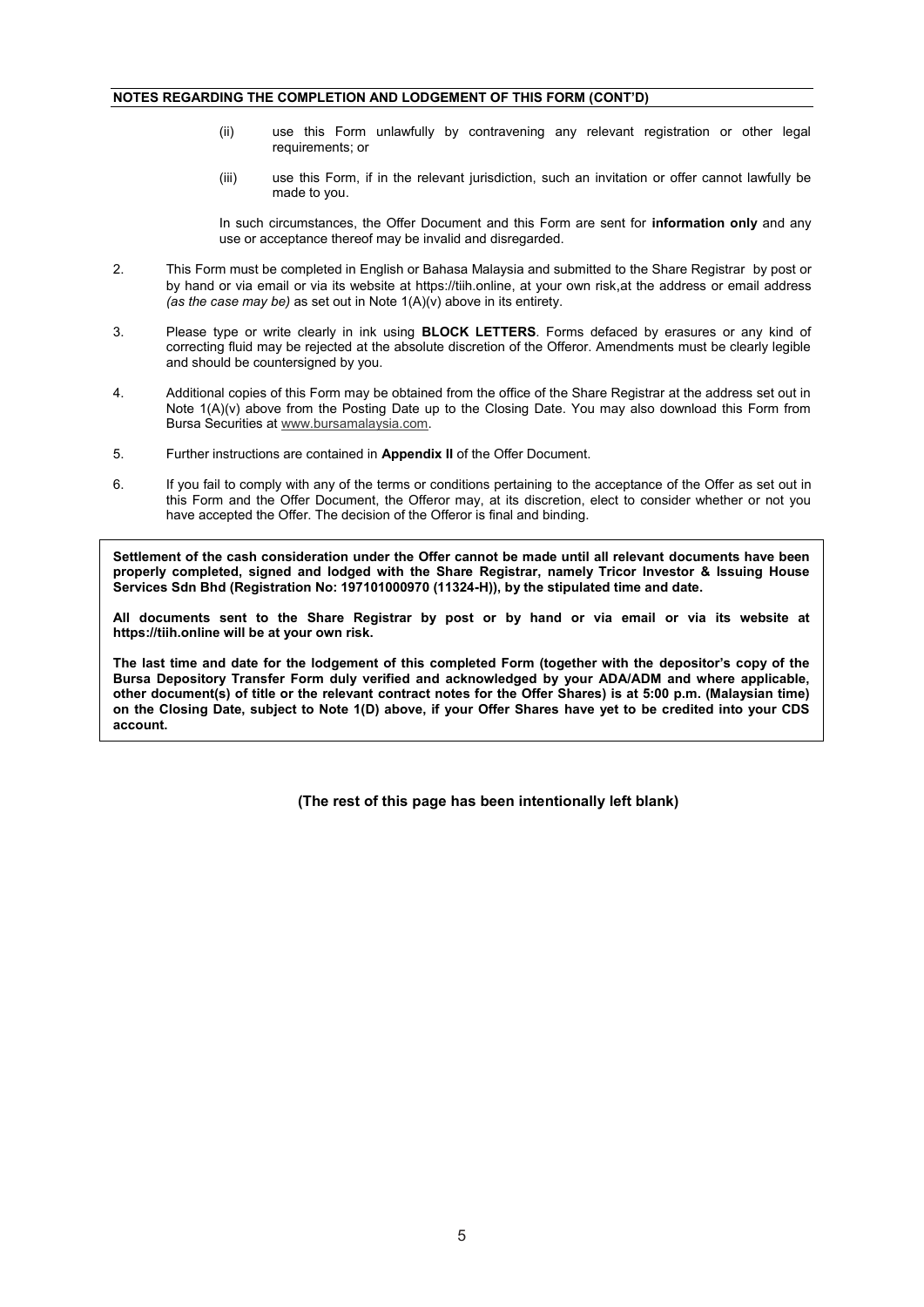# **FORM OF ACCEPTANCE AND TRANSFER FOR THE OFFER SHARES**

# **TO: HOCK SENG LEE ENTERPRISE SDN BHD ("HSLE" OR "OFFEROR")**

Dear Sir/Madam,

✄

In accordance with the terms and conditions of the Offer Document dated 10 March 2022, I/we hereby accept the Offer by the Offeror through AmInvestment Bank Berhad in respect of

(number of units) of my/our Offer Shares in consideration of a cash payment of RM1.35 for every Offer Share*(1)* hereby transferred by me/us. I/We hereby agree that the total consideration to be paid for my/our Offer Share(s) will be calculated based on the figure rounded down to the nearest sen, where applicable.

I/We enclose herewith the depositor's copy of executed Bursa Depository Transfer of Securities Request Form (FTF010):

| $\overline{\phantom{0}}$<br>r<br>∩e No.<br>. |  |  | - |  |  |  |  |  |  |  |  |  |  |  |
|----------------------------------------------|--|--|---|--|--|--|--|--|--|--|--|--|--|--|
|----------------------------------------------|--|--|---|--|--|--|--|--|--|--|--|--|--|--|

duly verified and acknowledged by my/our ADA/ADM together with the Power of Attorney*(2)*/transfer notice issued by Bursa Depository evidencing the transfer of the Offer Shares from the deceased's CDS account to my/our CDS account, as the executor or administrator*(3)*/contract note(s) no.(s)*(4)* \_\_\_\_\_\_\_ and/or other relevant documents which is

required to effect the transfer of the Offer Shares.

I/We confirm that I/we am/are not Non-Resident Holder(s) of the Offer Shares or that I/we am/are Nonresident Holder(s) who is/are ABLE to give the representations and warranties set out in **Section 3.1(v)** of **Appendix II** of the Offer Document<sup>(5)</sup>.

## **PLEASE ENSURE THAT THE INFORMATION PROVIDED IN THIS FORM IS THE SAME AS STATED IN THE BURSA DEPOSITORY TRANSFER FORM (FTF010)**

| Name of depositor (Holder)                                                                      |                         |                                                                                                                                       |  |              |  |  |  |  |  |                |                          |  |                          |  |  |  |  |
|-------------------------------------------------------------------------------------------------|-------------------------|---------------------------------------------------------------------------------------------------------------------------------------|--|--------------|--|--|--|--|--|----------------|--------------------------|--|--------------------------|--|--|--|--|
|                                                                                                 |                         |                                                                                                                                       |  |              |  |  |  |  |  |                |                          |  |                          |  |  |  |  |
|                                                                                                 |                         | PLEASE ENSURE THAT YOUR CDS ACCOUNT NO. GIVEN BELOW IS THE SAME AS<br>YOUR CDS ACCOUNT NO. STATED IN THE BURSA DEPOSITORY TRANSFER OF |  |              |  |  |  |  |  |                |                          |  |                          |  |  |  |  |
|                                                                                                 |                         | <b>SECURITIES REQUEST FORM (FTF010)</b>                                                                                               |  |              |  |  |  |  |  |                |                          |  |                          |  |  |  |  |
|                                                                                                 |                         |                                                                                                                                       |  |              |  |  |  |  |  |                |                          |  |                          |  |  |  |  |
| CDS account no.                                                                                 |                         |                                                                                                                                       |  |              |  |  |  |  |  |                |                          |  |                          |  |  |  |  |
| NRIC no.                                                                                        | ÷                       | Old                                                                                                                                   |  | ÷            |  |  |  |  |  |                |                          |  |                          |  |  |  |  |
|                                                                                                 |                         | <b>New</b>                                                                                                                            |  |              |  |  |  |  |  |                |                          |  |                          |  |  |  |  |
|                                                                                                 |                         |                                                                                                                                       |  |              |  |  |  |  |  |                | $\overline{\phantom{a}}$ |  | $\overline{\phantom{a}}$ |  |  |  |  |
| * Passport/Company registration no.                                                             |                         |                                                                                                                                       |  |              |  |  |  |  |  |                |                          |  |                          |  |  |  |  |
| (*All information given must be the same as the information in the records of Bursa Depository) |                         |                                                                                                                                       |  |              |  |  |  |  |  |                |                          |  |                          |  |  |  |  |
| Correspondence address                                                                          | $\cdot$<br>$\mathbf{r}$ |                                                                                                                                       |  |              |  |  |  |  |  |                |                          |  |                          |  |  |  |  |
|                                                                                                 |                         |                                                                                                                                       |  |              |  |  |  |  |  |                |                          |  |                          |  |  |  |  |
|                                                                                                 |                         |                                                                                                                                       |  |              |  |  |  |  |  |                |                          |  |                          |  |  |  |  |
|                                                                                                 |                         |                                                                                                                                       |  |              |  |  |  |  |  |                |                          |  |                          |  |  |  |  |
|                                                                                                 |                         |                                                                                                                                       |  |              |  |  |  |  |  |                |                          |  |                          |  |  |  |  |
| Telephone/Contact no.<br>(during office hours)                                                  | ÷                       |                                                                                                                                       |  | House/Office |  |  |  |  |  | $\overline{a}$ |                          |  |                          |  |  |  |  |
|                                                                                                 |                         |                                                                                                                                       |  |              |  |  |  |  |  |                |                          |  |                          |  |  |  |  |
|                                                                                                 |                         | Mobile                                                                                                                                |  |              |  |  |  |  |  |                |                          |  |                          |  |  |  |  |
| E-mail address                                                                                  |                         |                                                                                                                                       |  |              |  |  |  |  |  |                |                          |  |                          |  |  |  |  |
| Date                                                                                            |                         |                                                                                                                                       |  | -            |  |  |  |  |  |                |                          |  |                          |  |  |  |  |